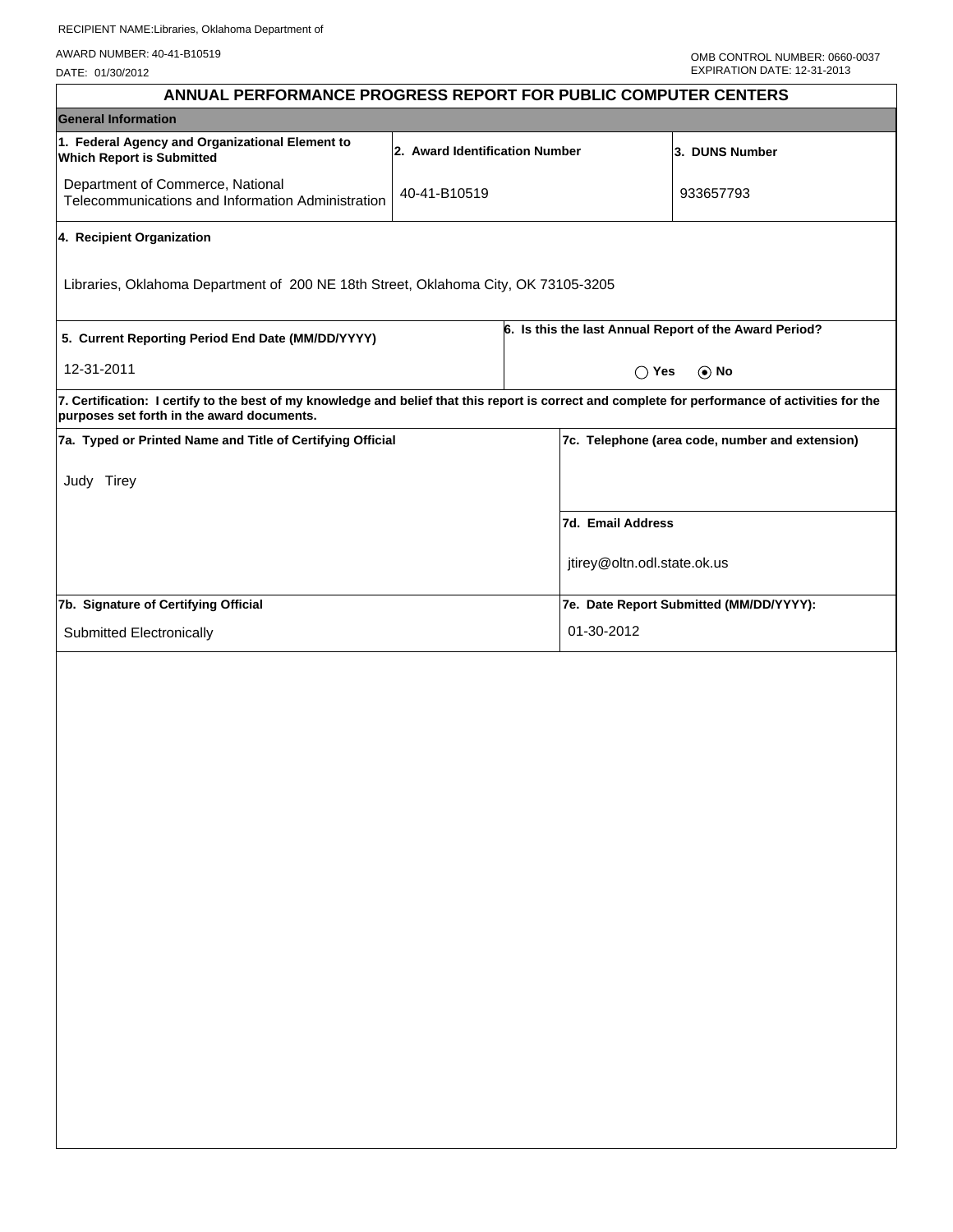RECIPIENT NAME:Libraries, Oklahoma Department of

AWARD NUMBER: 40-41-B10519

DATE: 01/30/2012

 **PROJECT INDICATORS**

**1. Are you establishing new Public Computer Centers (PCCs) or improving existing PCCs?**

 **New Improved Both**

**2. How many PCCs were established or improved, and what type of institution(s) were they associated with? Please provide actual total numbers to date. Figures should be reported cumulatively from award inception to the end of the most recent calendar year. Recipients should only count the PCCs that were fully established or in which improvements have been fully completed in that year (that is, partial improvements should not be counted).**

| <b>Institutions</b>                                            | <b>Established</b> | <b>Improved</b> | Total |
|----------------------------------------------------------------|--------------------|-----------------|-------|
| Schools (K-12)                                                 |                    | O               |       |
| <b>Libraries</b>                                               | 0                  | 39              | 39    |
| <b>Community Colleges</b>                                      | 0                  | $\Omega$        | 0     |
| <b>Universities / Colleges</b>                                 | 0                  | $\Omega$        | 0     |
| <b>Medical / Health care Facilities</b>                        | 0                  | $\Omega$        | 0     |
| <b>Public Safety Entities</b>                                  | 0                  | $\Omega$        |       |
| Job-Training and/or Economic Development<br><b>Institution</b> | 0                  | $\Omega$        |       |
| <b>Other Community Support-Governmental</b>                    | 0                  |                 |       |
| (please specify):                                              |                    | $\Omega$        |       |
| Other Community Support-Non-Governmental                       |                    | $\Omega$        |       |
| (please specify):                                              |                    |                 |       |

**3. Please complete the following chart for each PCC established or improved using BTOP funds. Please provide actual total numbers to date.**

| 3.a. New PCCs                 |                                                                      |                                                                   |                                                           |                                                                  |                                                   |
|-------------------------------|----------------------------------------------------------------------|-------------------------------------------------------------------|-----------------------------------------------------------|------------------------------------------------------------------|---------------------------------------------------|
| <b>New PCC Address</b>        | Number of<br><b>Workstations</b><br><b>Available to the Public I</b> | <b>Total Hours of</b><br>Operation per 120-<br>hour Business Week | <b>Total Hours of</b><br>Operation per 48-hour<br>Weekend | <b>Speed of Broadband</b><br><b>Access to Facility</b><br>(Mbps) | <b>Average Number of</b><br><b>Users per Week</b> |
|                               |                                                                      |                                                                   |                                                           |                                                                  |                                                   |
| Remove New PCC<br>Add New PCC |                                                                      |                                                                   |                                                           |                                                                  |                                                   |

**3.b. Improved PCCs**

| <b>New PCC Address</b>                                                                    | Number of<br>Workstations<br>Available to the Public | <b>Total Hours of</b><br><b>Operation per 120-</b><br>hour Business Week | <b>Total Hours of</b><br><b>Operation per 48-hour</b><br>Weekend | <b>Speed of Broadband</b><br><b>Access to Facility</b><br>(Mbps) | <b>Average Number of</b><br><b>Users per Week</b> |
|-------------------------------------------------------------------------------------------|------------------------------------------------------|--------------------------------------------------------------------------|------------------------------------------------------------------|------------------------------------------------------------------|---------------------------------------------------|
| <b>Prior to Improvement</b>                                                               |                                                      |                                                                          |                                                                  |                                                                  |                                                   |
| <b>Altus Great Plains</b><br><b>Literacy Council</b><br>421 N. Hudson, Altus,<br>OK 73521 | 6                                                    | 49                                                                       | 8                                                                |                                                                  | 15                                                |
| Anadarko Community<br>Library<br>215 W Broadway<br>Anadarko, OK 73005                     | 8                                                    | 50                                                                       | 3                                                                | 3                                                                | 122                                               |
| Ardmore New<br><b>Dimension Literacy</b><br>Council<br>320 E St. NW<br>Ardmore, OK 73401  | 4                                                    | $\overline{7}$                                                           | 0                                                                | 1                                                                | 16                                                |
| Atoka County Library<br>215 E A Street, Atoka,<br>OK 74525                                | 5                                                    | 27                                                                       | 3                                                                |                                                                  | 101                                               |
|                                                                                           |                                                      |                                                                          |                                                                  |                                                                  |                                                   |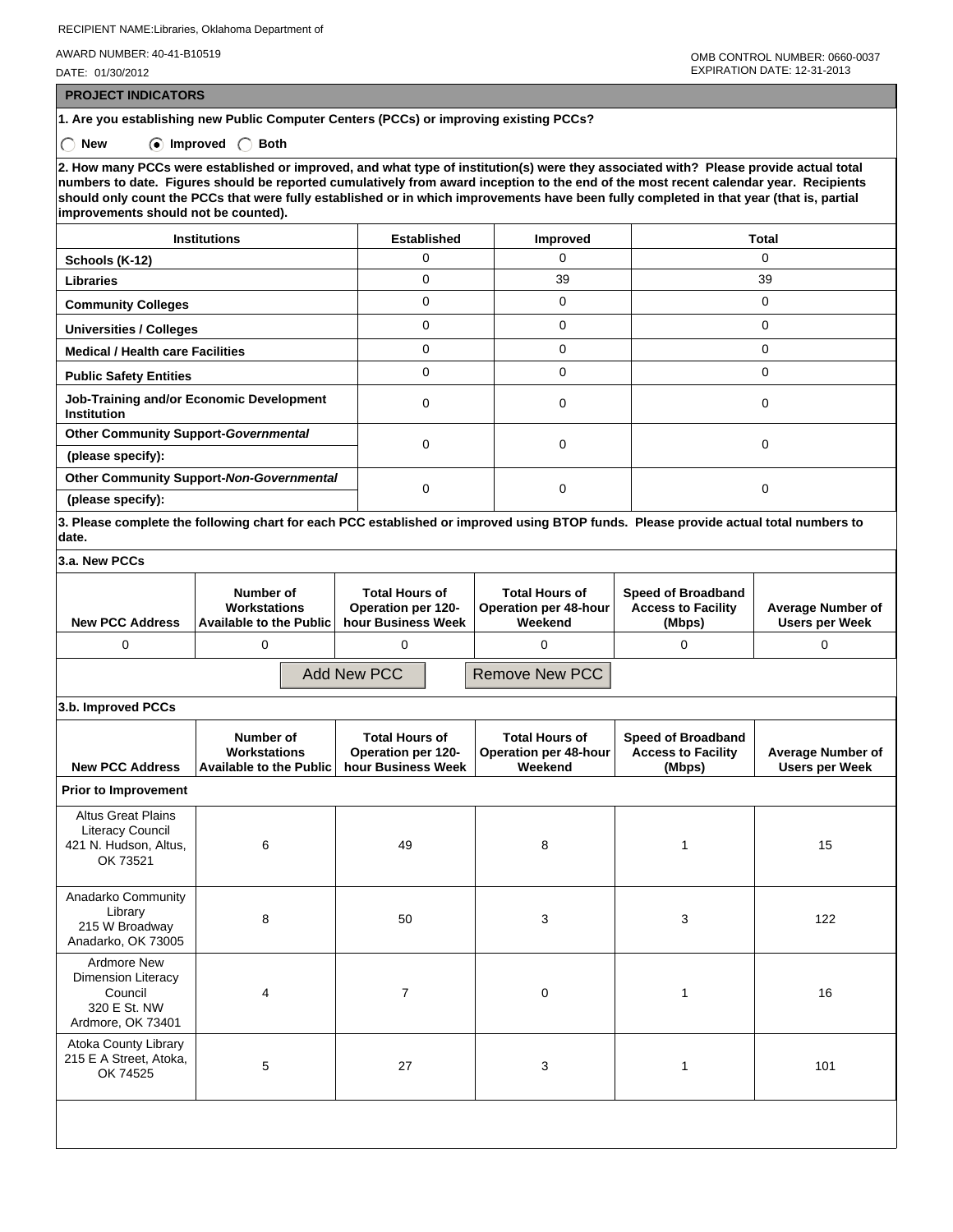| <b>Prior to Improvement</b>                                                                         |                  |    |                         |              |       |
|-----------------------------------------------------------------------------------------------------|------------------|----|-------------------------|--------------|-------|
| <b>Bartlesville Public</b><br>Library<br>600 S Johnstone,<br>Bartlesville, OK 74003                 | 35               | 57 | 8                       | $\mathbf{1}$ | 1,005 |
| <b>Bartlesville Literacy</b><br>Services<br>600 S Johnstone,<br>Bartlesville, OK 74003              | $\boldsymbol{7}$ | 46 | 0                       | $\mathbf{1}$ | 10    |
| Cherokee City-County<br>Library<br>123 S. Grand,<br>Cherokee, OK<br>73728                           | 6                | 39 | 3                       | $\mathbf{1}$ | 30    |
| Chickasaw Regional<br>Library System<br>Headquarter<br>601 Railway Express,<br>Ardmore, OK<br>73401 | 17               | 52 | 4                       | $\mathbf{1}$ | 210   |
| Claremore; Rogers<br>County Literacy<br>1515 N. Florence Ave.,<br>Claremore, OK<br>74017            | 3                | 53 | 0                       | $\mathbf{1}$ | 4     |
| Cleveland; J. C. Byers<br><b>Memorial Library</b><br>215 E. Wichita,<br>Cleveland, OK<br>74020      | $\overline{7}$   | 42 | $\overline{7}$          | $\mathbf{1}$ | 161   |
| Duncan Public Library<br>2211 N. Highway 81,<br>Duncan, OK<br>73533                                 | 8                | 46 | 6                       | $\mathbf{1}$ | 221   |
| El Reno Carnegie<br>Library<br>215 E Wade, El Reno,<br>OK<br>73036                                  | 4                | 48 | 4                       | $\mathbf{1}$ | 224   |
| Enid; Public Library of<br>Enid & Garfield County<br>120 W. Maine, Enid,<br>OK 73701                | 25               | 57 | $\boldsymbol{9}$        | $\mathbf{1}$ | 1,196 |
| Fairview City Library<br>115 S. 6th. Fairview,<br>OK<br>73737                                       | $\boldsymbol{7}$ | 44 | 3                       | $\mathbf{1}$ | 135   |
| <b>Grandfield Public</b><br>Library<br>101 W 2nd, Grandfield,<br>OK<br>73546                        | 4                | 16 | 4                       | 3            | 24    |
| Grove Public Library<br>1140 NEO Loop,<br>Grove, OK<br>74344                                        | 11               | 51 | $\overline{\mathbf{4}}$ | $\mathbf{1}$ | 300   |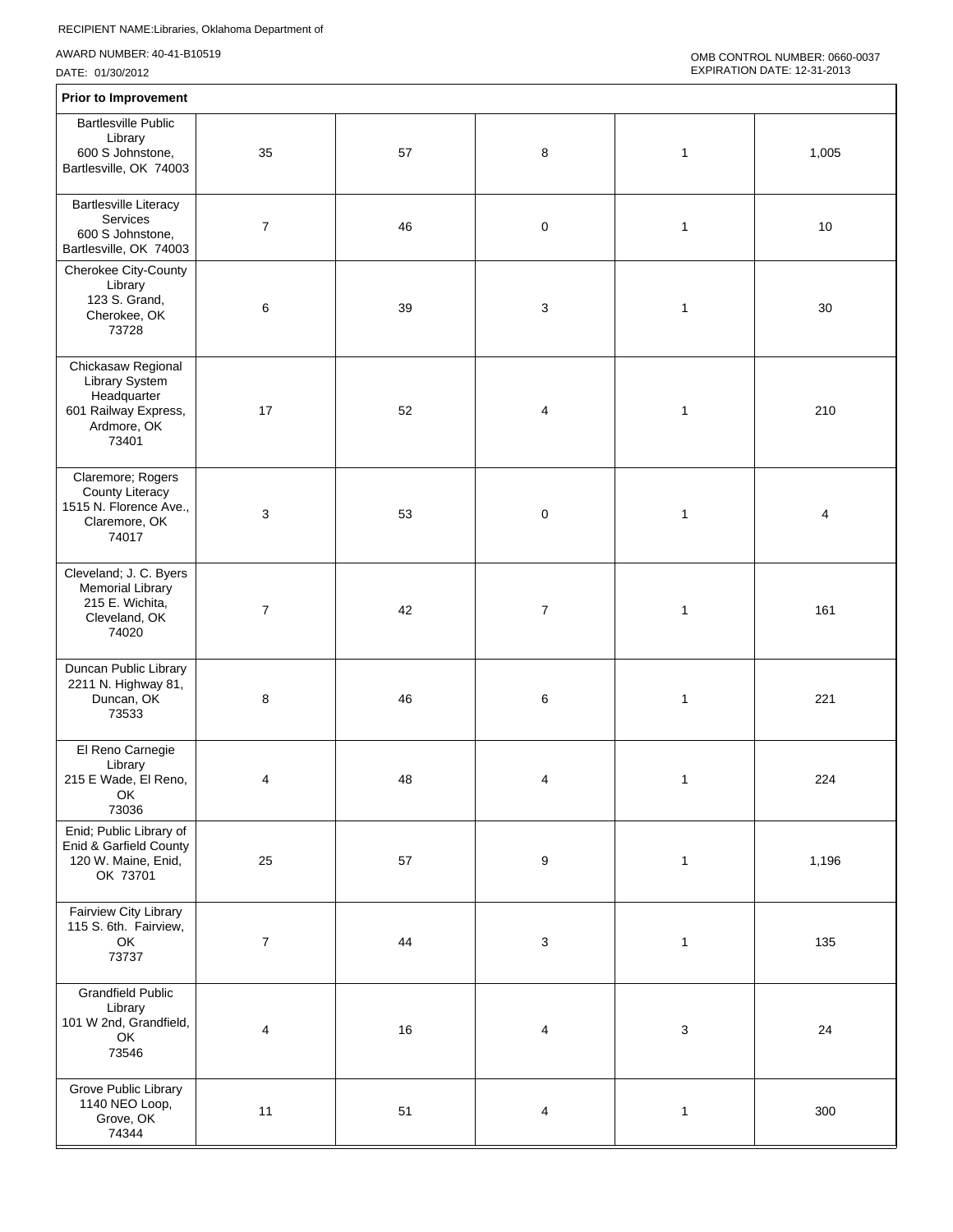| Guymon Public Library<br>206 NW 5th Street,<br>Guymon, OK<br>73942              | 12        | 45 | $\mathbf 5$               | $\mathbf{1}$ | 118         |
|---------------------------------------------------------------------------------|-----------|----|---------------------------|--------------|-------------|
| <b>Hollis Public Library</b><br>201 W. Broadway,<br>Hollis, OK<br>73550         | 4         | 26 | 4                         | $\mathbf{1}$ | 32          |
| Lawton Public Library<br>110 S W 4th St,<br>Lawton, OK<br>73501                 | 16        | 52 | 8                         | $\mathbf{1}$ | 841         |
| Marietta; Love County<br>Library<br>500 S. Highway 77,<br>Marietta, OK<br>73448 | 4         | 27 | 3                         | $\mathbf{1}$ | 71          |
| Muskogee Public<br>Library<br>801 W Okmulgee,<br>Muskogee, OK<br>74401          | 65        | 57 | 9                         | $\mathbf{1}$ | 761         |
| Muskogee Literacy<br>Council<br>801 W. Okmulgee<br>Muskogee, OK 74401           | $\pmb{0}$ | 57 | 8                         | 1            | $\mathsf 0$ |
| Okmulgee Public<br>Library<br>218 S Okmulgee,<br>Okmulgee, OK<br>74447          | 14        | 48 | 4                         | $\mathbf{1}$ | 320         |
| Pawhuska Public<br>Library<br>1801 Lynn Ave,<br>Pawhuska, OK<br>74056           | 12        | 40 | 6                         | $\mathbf{1}$ | 162         |
| Ponca City Library<br>515 E Grand, Ponca<br>City, OK<br>74601                   | 9         | 54 | 11                        | $\mathbf{1}$ | 253         |
| Ponotoc C. Literacy<br>Council<br>124 S. Rennie, Ada,<br>OK 74820               | 3         | 55 | $\mathsf 0$               | $\mathbf{1}$ | 11          |
| Prague; Haynie Public<br>Library<br>1619 W Main St,<br>Prague, OK<br>74864      | $10$      | 36 | $\overline{\mathbf{4}}$   | 3            | $77 \,$     |
| Pryor; Thomas J.<br>Harrison Public Library<br>505 E Graham, Pryor,<br>OK 74361 | 17        | 40 | $\ensuremath{\mathsf{3}}$ | 100          | 344         |
|                                                                                 |           |    |                           |              |             |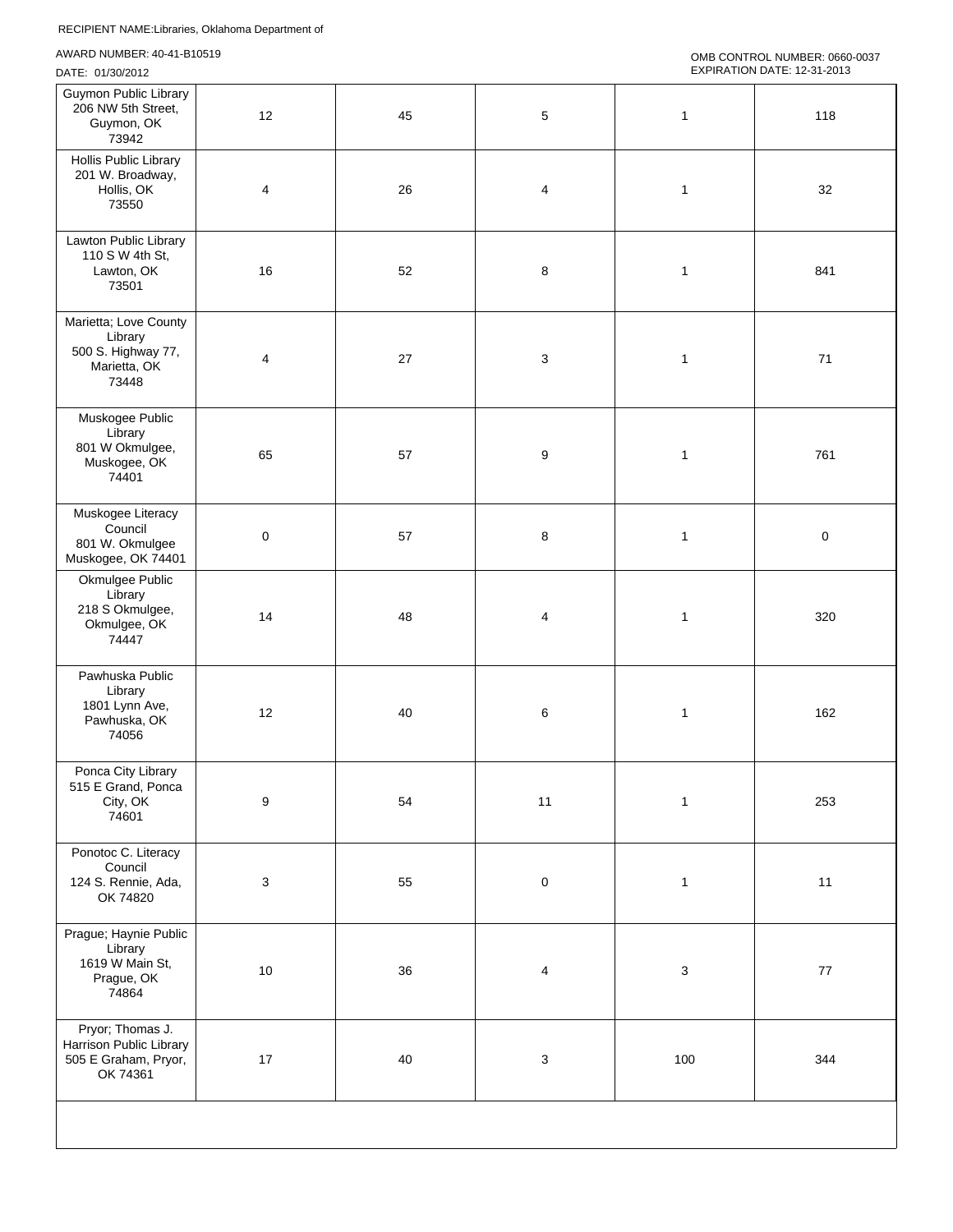```
OMB CONTROL NUMBER: 0660-0037 
EXPIRATION DATE: 12-31-2013
```

| <b>Purcell Public Library</b><br>919 N 9th, Purcell, OK<br>73080                          | 15             | 49 | 12               | $\mathbf{1}$ | 215   |  |
|-------------------------------------------------------------------------------------------|----------------|----|------------------|--------------|-------|--|
| Sapulpa; Bartlett<br>Carnegie Public<br>Library<br>27 W Dewey, Sapulpa,<br>OK<br>74066    | 13             | 48 | 4                | $\mathbf{1}$ | 834   |  |
| Sapulpa; Creek County<br>Literacy<br>15 N. Poplar, Sapulpa,<br>OK 74066                   | $\,6\,$        | 32 | $\pmb{0}$        | 3            | 6     |  |
| Sulphur Parker<br><b>Memorial Library</b><br>500 W Broadway,<br>Sulphur, OK<br>73086      | 4              | 27 | 3                | $\mathbf{1}$ | 110   |  |
| Tishimingo; Johnston<br>County Library<br>116 W. Main<br>Tishomingo, OK 73460             | $\overline{4}$ | 27 | $\sqrt{3}$       | $\mathbf{1}$ | 99    |  |
| Wagoner City Public<br>Library<br>302 N. Main, Wagoner,<br>OK<br>74467                    | 16             | 44 | 4                | $\mathbf{1}$ | 140   |  |
| <b>Walters Public Library</b><br>202 N Broadway,<br>Walters, OK<br>73572                  | 6              | 33 | $\sqrt{3}$       | $\mathbf{1}$ | 81    |  |
| Watonga Public Library<br>301 N Prouty,<br>Watonga, OK<br>73772                           | $10$           | 45 | $\overline{4}$   | 3            | 163   |  |
| Waurika Public Library<br>105 S Meridian,<br>Waurika, OK 73573                            | 11             | 40 | 0                | $\mathbf{1}$ | 48    |  |
| <b>Woodward Public</b><br>Library<br>1500 Main, Woodward,<br>OK<br>73801                  | 8              | 48 | $\boldsymbol{7}$ | $\mathbf{1}$ | 1,338 |  |
| Durant; Donald W.<br>Reynolds Public Library<br>1515 W. Main, Durant,<br>OK 74701         | 13             | 52 | 8                | $\mathbf{1}$ | 200   |  |
| <b>Add New PCC</b><br>Remove New PCC                                                      |                |    |                  |              |       |  |
| After Improvement                                                                         |                |    |                  |              |       |  |
| <b>Altus Great Plains</b><br><b>Literacy Council</b><br>421 N. Hudson, Altus,<br>OK 73521 | 8              | 49 | 8                | $\mathbf{1}$ | 15    |  |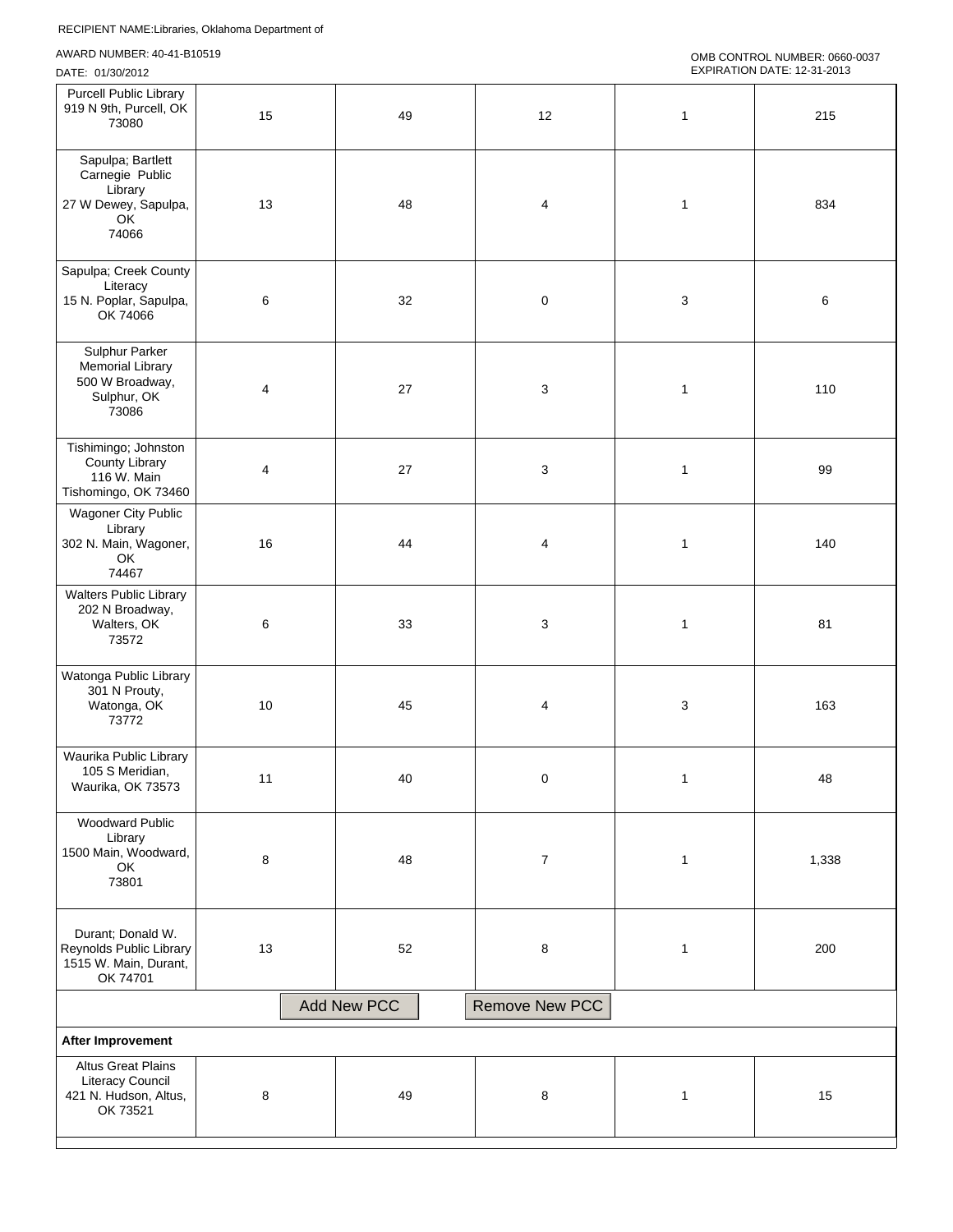| Anadarko Community<br>Library<br>215 W Broadway<br>Anadarko, OK 73005                               | 16             | 50             | 3                | 3            | 392   |
|-----------------------------------------------------------------------------------------------------|----------------|----------------|------------------|--------------|-------|
| Ardmore New<br>Dimension Literacy<br>Council<br>320 E St. NW<br>Ardmore, OK 73401                   | $\overline{7}$ | $\overline{7}$ | $\mathbf 0$      | $\mathbf{1}$ | 16    |
| Atoka County Library<br>215 E A Street, Atoka,<br>OK 74525                                          | 6              | 27             | 3                | 1            | 108   |
| <b>Bartlesville Public</b><br>Library<br>600 S Johnstone,<br>Bartlesville, OK 74003                 | 43             | 57             | 8                | $\mathbf{1}$ | 1,332 |
| <b>Bartlesville Literacy</b><br>Services<br>600 S Johnstone,<br>Bartlesville, OK 74003              | 10             | 46             | $\mathbf 0$      | $\mathbf{1}$ | 12    |
| Cherokee City-County<br>Library<br>123 S. Grand,<br>Cherokee, OK<br>73728                           | 14             | 39             | $\sqrt{3}$       | 1            | 47    |
| Chickasaw Regional<br>Library System<br>Headquarter<br>601 Railway Express,<br>Ardmore, OK<br>73401 | 28             | 52             | 4                | 1            | 216   |
| Claremore; Rogers<br>County Literacy<br>1515 N. Florence Ave.,<br>Claremore, OK<br>74017            | 3              | 53             | $\mathbf 0$      | 1            | 4     |
| Cleveland; J. C. Byers<br><b>Memorial Library</b><br>215 E. Wichita,<br>Cleveland, OK<br>74020      | 17             | 42             | $\boldsymbol{7}$ | 1            | 194   |
| Duncan Public Library<br>2211 N. Highway 81,<br>Duncan, OK<br>73533                                 | 19             | 46             | 6                | $\mathbf{1}$ | 245   |
| El Reno Carnegie<br>Library<br>215 E Wade, El Reno,<br>OK<br>73036                                  | 10             | 48             | $\overline{4}$   | $\mathbf{1}$ | 250   |
| Enid; Public Library of<br>Enid & Garfield County<br>120 W. Maine, Enid,<br>OK 73701                | 39             | 57             | $\boldsymbol{9}$ | $\mathbf{1}$ | 1,200 |
| Fairview City Library<br>115 S. 6th. Fairview,<br>OK<br>73737                                       | 17             | 44             | 3                | $\mathbf{1}$ | 138   |
|                                                                                                     |                |                |                  |              |       |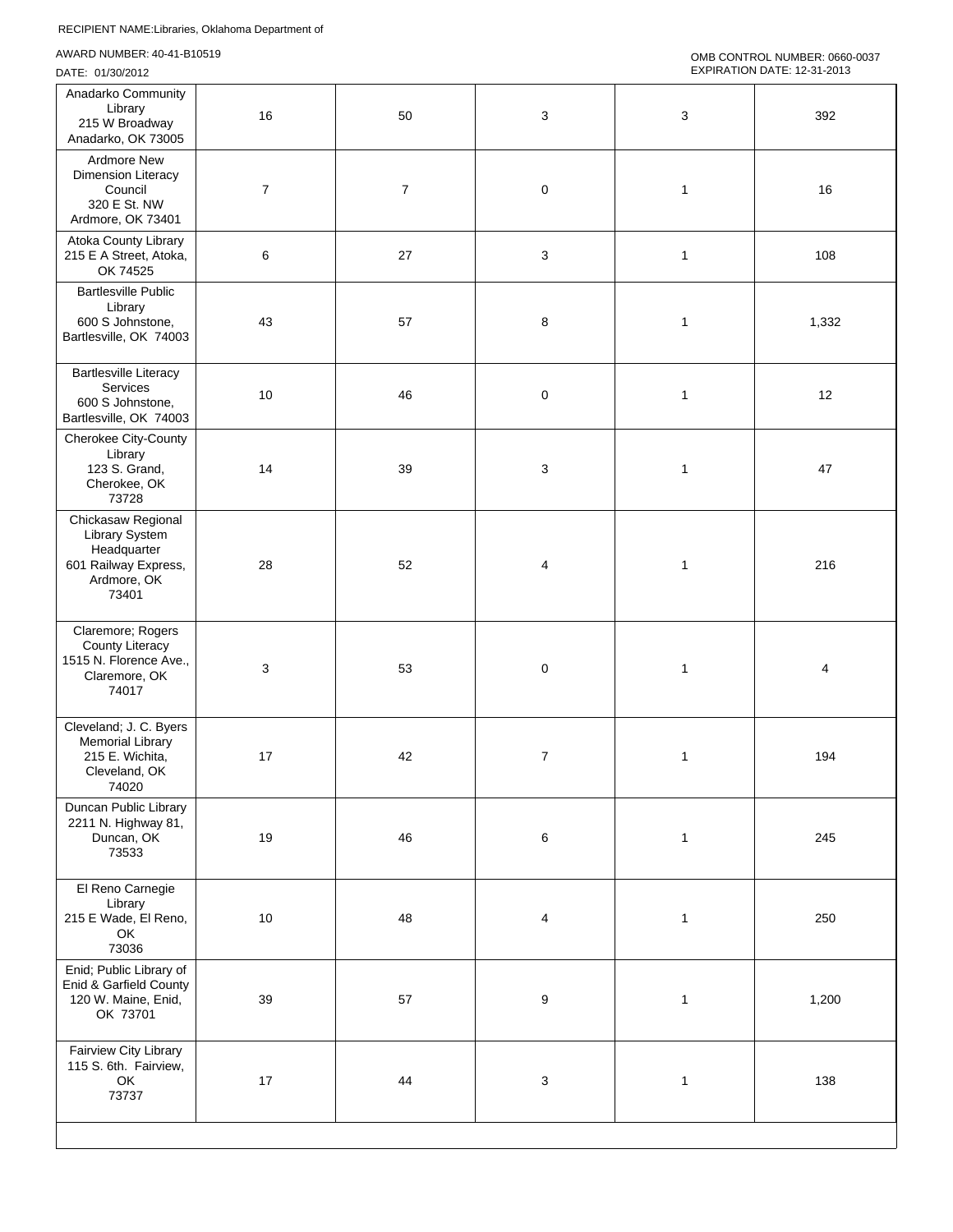| <b>Grandfield Public</b><br>Library<br>101 W 2nd, Grandfield,<br>OK<br>73546    | 8            | 16 | $\overline{\mathbf{4}}$ | 3            | 25    |
|---------------------------------------------------------------------------------|--------------|----|-------------------------|--------------|-------|
| Grove Public Library<br>1140 NEO Loop,<br>Grove, OK<br>74344                    | 12           | 51 | 4                       | $\mathbf{1}$ | 326   |
| Guymon Public Library<br>206 NW 5th Street,<br>Guymon, OK<br>73942              | 23           | 45 | $\mathbf 5$             | $\mathbf{1}$ | 154   |
| Hollis Public Library<br>201 W. Broadway,<br>Hollis, OK<br>73550                | 5            | 26 | $\overline{4}$          | 1            | 45    |
| Lawton Public Library<br>110 S W 4th St,<br>Lawton, OK<br>73501                 | 39           | 52 | 8                       | $\mathbf{1}$ | 1,227 |
| Marietta; Love County<br>Library<br>500 S. Highway 77,<br>Marietta, OK<br>73448 | 5            | 27 | 3                       | $\mathbf{1}$ | 142   |
| Muskogee Public<br>Library<br>801 W Okmulgee,<br>Muskogee, OK<br>74401          | 66           | 57 | 9                       | $\mathbf{1}$ | 1,181 |
| Muskogee Literacy<br>Council<br>801 W. Okmulgee<br>Muskogee, OK 74401           | $\mathbf{1}$ | 57 | 8                       | 1            | 21    |
| Okmulgee Public<br>Library<br>218 S Okmulgee,<br>Okmulgee, OK<br>74447          | 26           | 48 | 4                       | 1            | 352   |
| Pawhuska Public<br>Library<br>1801 Lynn Ave,<br>Pawhuska, OK<br>74056           | 24           | 40 | $\,6$                   | $\mathbf{1}$ | 191   |
| Ponca City Library<br>515 E Grand, Ponca<br>City, OK<br>74601                   | 23           | 54 | 11                      | $\mathbf{1}$ | 300   |
| Ponotoc C. Literacy<br>Council<br>124 S. Rennie, Ada,<br>OK 74820               | 5            | 55 | $\pmb{0}$               | $\mathbf{1}$ | 11    |
| Prague; Haynie Public<br>Library<br>1619 W Main St,<br>Prague, OK               | 23           | 36 | 4                       | $\mathsf 3$  | 325   |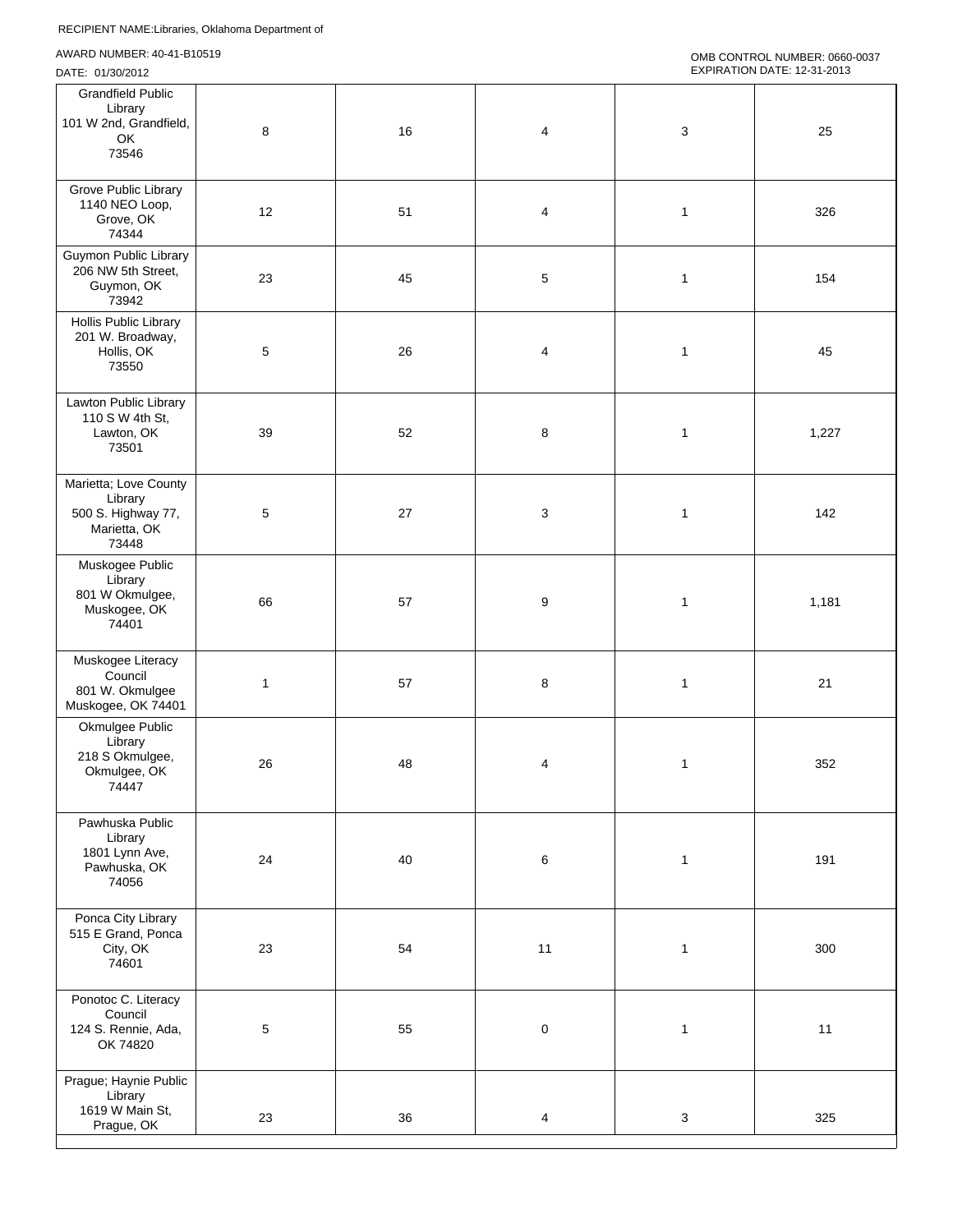| 74864                                                                                        |       |                     |                  |              |       |
|----------------------------------------------------------------------------------------------|-------|---------------------|------------------|--------------|-------|
| Pryor; Thomas J.<br>Harrison Public Library<br>505 E Graham, Pryor,<br>OK 74361              | 34    | 40                  | 3                | 100          | 367   |
| <b>Purcell Public Library</b><br>919 N 9th, Purcell, OK<br>73080                             | 33    | 49                  | 12               | 50           | 546   |
| Sapulpa; Bartlett<br>Carnegie Public<br>Library<br>27 W Dewey, Sapulpa,<br>OK<br>74066       | 24    | 48                  | 4                | $\mathbf{1}$ | 1,339 |
| Sapulpa; Creek County<br>Literacy<br>15 N. Poplar, Sapulpa,<br>OK 74066                      | 6     | 36                  | $\pmb{0}$        | 3            | 6     |
| Sulphur Parker<br><b>Memorial Library</b><br>500 W Broadway,<br>Sulphur, OK<br>73086         | 5     | 27                  | 3                | 1            | 125   |
| Tishimingo; Johnston<br><b>County Library</b><br>116 W. Main<br>Tishomingo, OK 73460         | 5     | $27\,$              | 3                | $\mathbf{1}$ | 121   |
| <b>Wagoner City Public</b><br>Library<br>302 N. Main, Wagoner,<br>OK<br>74467                | 26    | 44                  | 4                | $\mathbf{1}$ | 380   |
| <b>Walters Public Library</b><br>202 N Broadway,<br>Walters, OK<br>73572                     | 11    | 33                  | 3                | 4            | 125   |
| Watonga Public Library<br>301 N Prouty,<br>Watonga, OK<br>73772                              | 20    | 45                  | 4                | 3            | 180   |
| Waurika Public Library<br>105 S Meridian,<br>Waurika, OK 73573                               | 16    | 40                  | $\pmb{0}$        | $\mathbf{1}$ | 125   |
| Woodward Public<br>Library<br>1500 Main, Woodward,<br>OK<br>73801                            | 16    | 48                  | $\boldsymbol{7}$ | 1            | 1,500 |
| Durant; Donald W.<br>Reynolds Public Library<br>1515 W. Main, Durant,<br>OK 74701            | 55    | 52                  | 8                | 100          | 279   |
|                                                                                              |       | <b>Add New PCC</b>  | Remove New PCC   |              |       |
| 4.a. Please check the primary uses of the PCCs funded by this award. (Check all that apply.) |       |                     |                  |              |       |
| $\sqrt{\phantom{a}}$ Open Lab Time                                                           | Other | $\sqrt{ }$ Training |                  |              |       |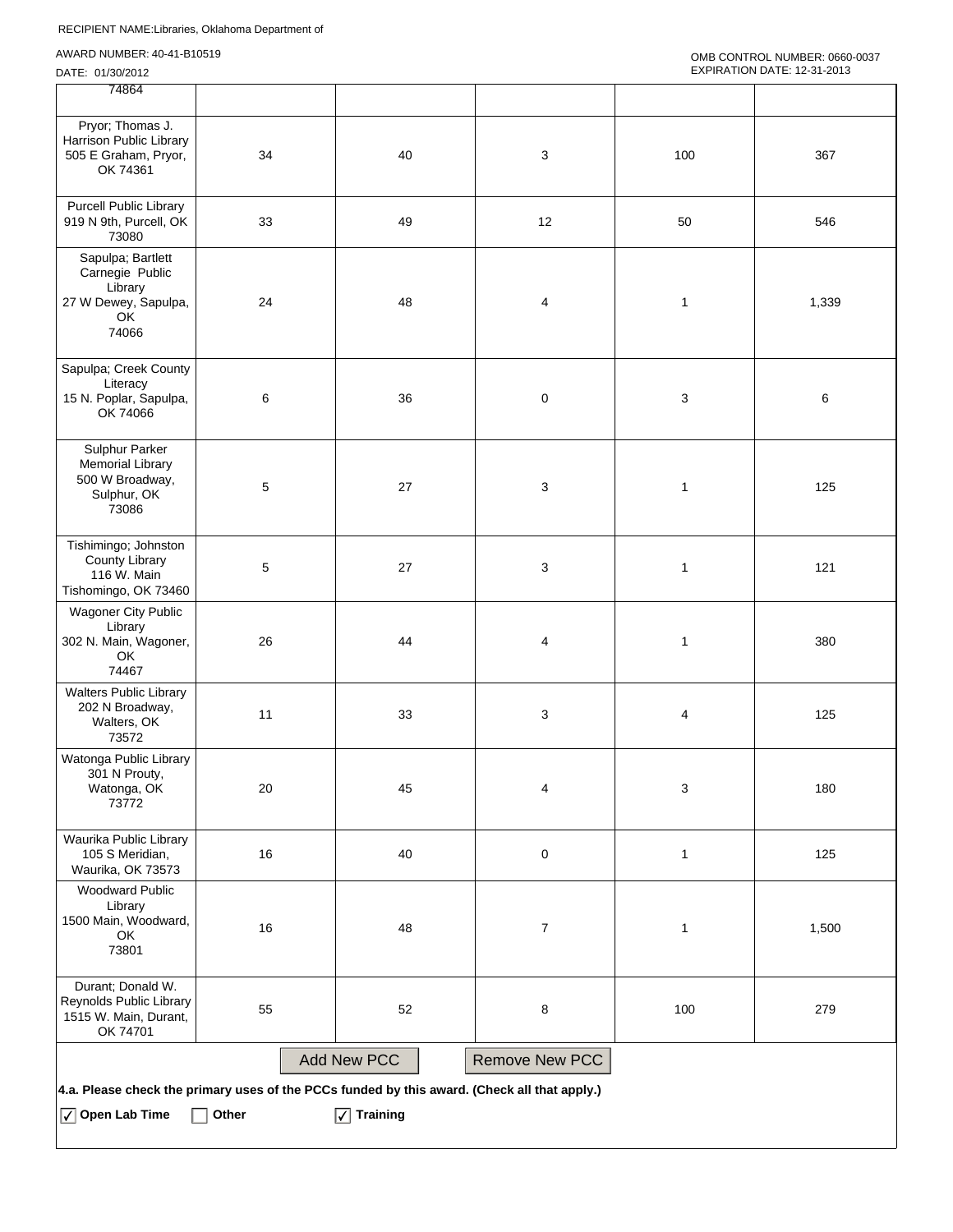DATE: 01/30/2012

**4.b. If "other," please specify the primary use of the PCCs:**

**5. Please list all of the PCC broadband equipment and/or supplies you have purchased during the past year using BTOP grant funds or other (matching) funds, including any customer premises equipment or end-user devices. If additional space is needed, please attach a list of equipment and/or supplies. Please also describe how the equipment and supplies have been deployed (600 words or less).**

| <b>Manufacturer</b> | <b>Items</b>                      | Unit Cost per<br>Item | Number of<br><b>Units</b> | Narrative description of how the equipment and supplies were<br>deployed                                                                                                                                                                                                           |
|---------------------|-----------------------------------|-----------------------|---------------------------|------------------------------------------------------------------------------------------------------------------------------------------------------------------------------------------------------------------------------------------------------------------------------------|
| SKC. Inc.           | Videoconferencing<br><b>Units</b> | 56.770                |                           | SKC was selected through a competitive bidding process through Erate.<br>Videoconferencing units were purchased from SKC. They were shipped directly to<br>the pilot libraries. An SKC technician installed each unit and conducted a short<br>training session for library staff. |
| Chickasaw Telecom   | Routers                           | 5.435                 |                           | Cisco routers were purchased from Chickasaw Telecom, the company selected by a<br>competitive bidding process through Erate. Routers were shipped directly to the 6<br>Okconnect libraries and installed by a Chickasaw Telecom technician.                                        |
| Totals:             |                                   | 62.205                | 8                         |                                                                                                                                                                                                                                                                                    |
|                     |                                   | <b>Add Equipment</b>  |                           | <b>Remove Equipment</b>                                                                                                                                                                                                                                                            |

**6. For PCC access and training provided with BTOP grant funds, please provide the information below. Figures should be reported cumulatively from award inception to the end of the most recent calendar year.**

| <b>Types of Access or Training</b>     | <b>Number of People</b><br><b>Targeted</b> | <b>Number of People</b><br>Participating | <b>Total Hours of Training</b><br><b>Offered</b> |
|----------------------------------------|--------------------------------------------|------------------------------------------|--------------------------------------------------|
| Open Lab Access                        | 80                                         | 13,562                                   | 0                                                |
| <b>Multimedia</b>                      | 0                                          | 0                                        | 0                                                |
| <b>Office skills</b>                   | 0                                          | 0                                        | 0                                                |
| <b>ESL</b>                             | 0                                          | 0                                        | 0                                                |
| <b>GED</b>                             | 0                                          | 0                                        | 0                                                |
| <b>College Preparatory Training</b>    | 0                                          | 0                                        | 0                                                |
| <b>Basic Internet and Computer Use</b> | 20                                         | 14                                       | 28                                               |
| <b>Certified Training Programs</b>     | 0                                          | 0                                        | 0                                                |
| Other (please specify):                | 0                                          | 0                                        | 0                                                |
| Total                                  | 100                                        | 13,576                                   | 28                                               |

**7. Please describe how your Public Computer Center(s) promotes economic recovery in your area, such as through providing job training, access to job searches, online course offerings, certifications and the like (600 words or less).**

The six libraries that have received the higher broadband speed report increased public use of the computers. To date, most of the increase has been in open lab access rather than structured training classes. Each computer is equipped with a video camera and headsets for use in long distance education or using Skype to conduct a job interview or contact a loved one. Twelve librarians attended the Oklahoma Department of Libraries "Technology and libraries" Certification for Public Librarians class through videoconferencing. The Purcell Public Library offered training for email basics, internet usage, using the computer and how to conduct research utilizing research databases.

Two of the Okconnect libraries have received their room videoconferencing units which are available for public use. This will allow businesses, students or patients the opportunity to conduct face to face job interviews, take education courses, attend conferences or continuing education classes or even talk to their physician.

It is anticipated that training and usage of the computers and videoconferencing will increase as the increased broadband speeds are obtained. Videoconferencing at slower speeds is not a satisfactory experience, so this has not been advertised highly to date. As the public learns to take advantage of these opportunities, it will be a definite economic boost to the community. Previously the long distances one must travel in Oklahoma has put a burden on the rural community members. Now they have an option and are able to take full advantage of opportunities and live in the community of their choice.